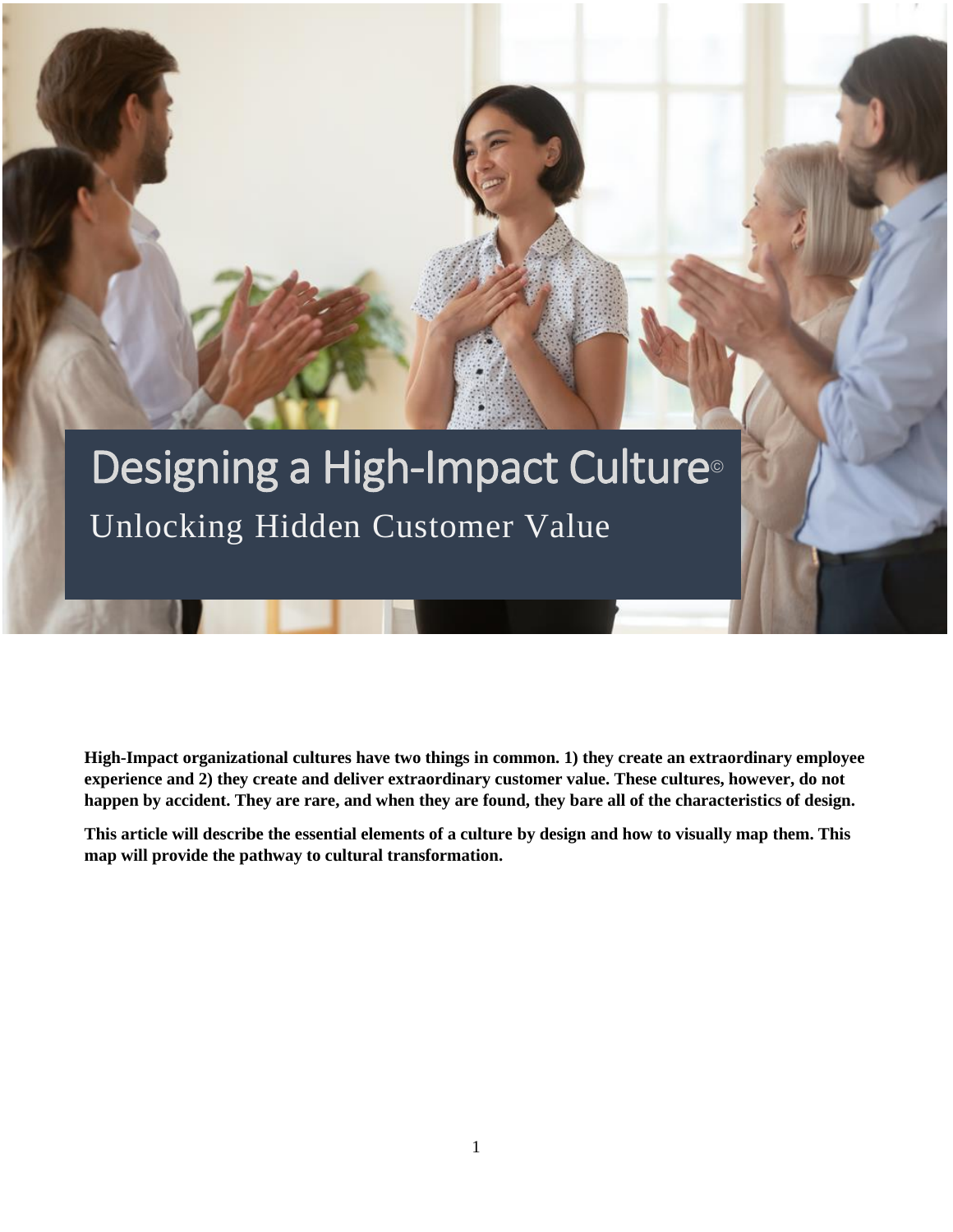### Culture By Design

Studies and research in organizational culture is not knew. However, there is a growing body of evidence that points to this simple reality:

To deliver a dynamic workplace experience for employees and deliver extraordinary customer value requires a designed culture.

- 1. What is Culture and Why is it Important
- 2. Three Steps to Developing the Right **Culture**
- 3. Visually Mapping the Right Culture

#### Two Examples of High-Impact Cultures The U.S. Army

The U.S. Army is an institution of two-million active and reserve duty personnel. In conducting the research for my book, *Leveraging the Genetics of Leadership*, I had the opportunity to interview two senior officers. The first was a veteran of thirty-four years, a full colernol, and Army Ranger. The second, a retired 4-Star General, highly decorated including three Purple Hearts, who later went on to serve in a Presidential Cabinet. They served a generation apart. I doubt that either of them had ever met. I asked both of them the same question.

*If you were describe in one or two words how the Army approaches the practice of leadership, what would they be?*

Both officers, without hesitation said exactly these words:

*We practice servant leadership*.

Then both paused for just a moment and said exactly this:

*There is another word I would use, and that is love*.

How is it that two soldiers, serving in different capacities and a generation apart, will say exactly the same thing when asked about how the Army approaches the practice of leadership? Answer: they both were trained into the requirements of a culture based on seven core values and an irrevocable creed.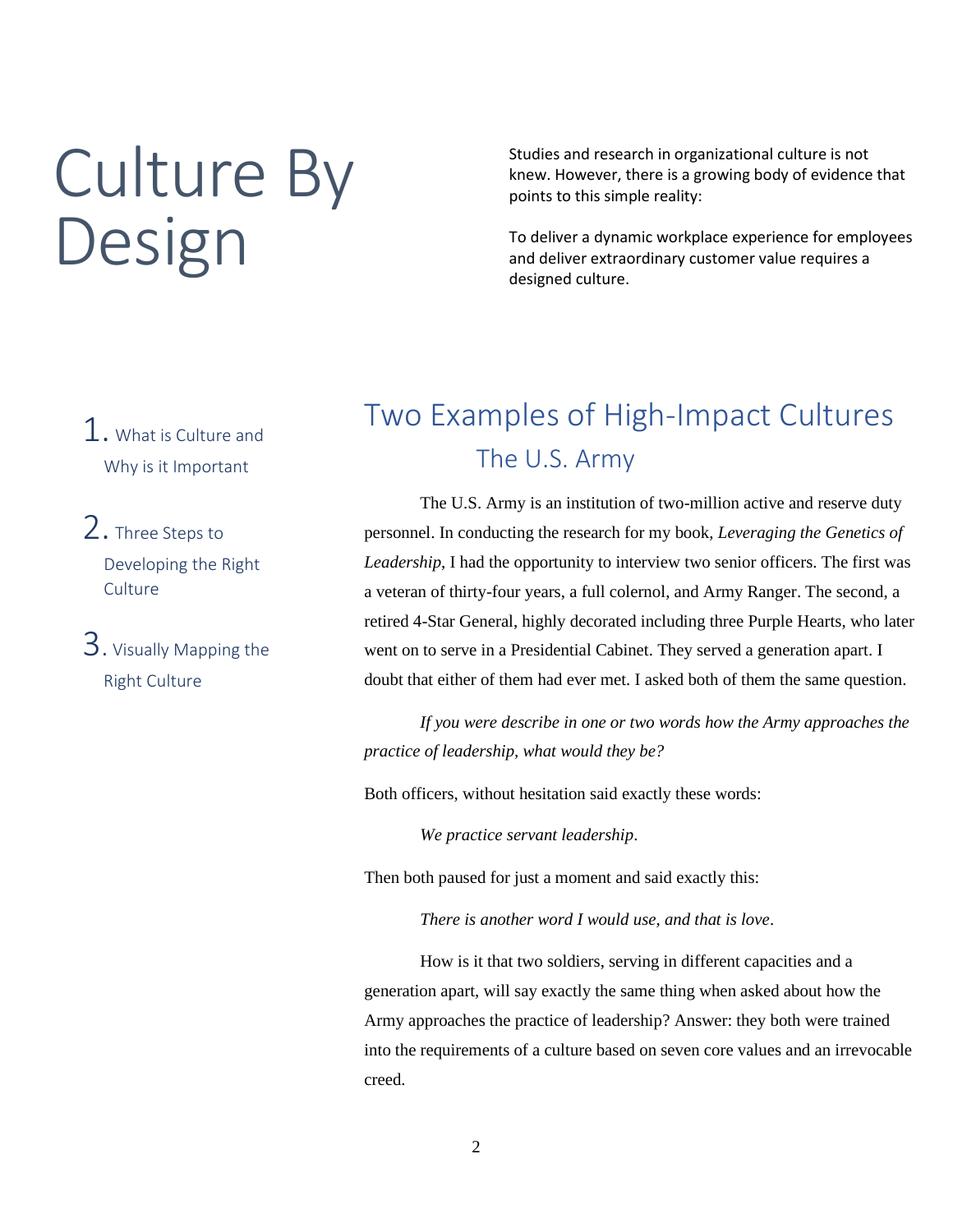#### Alcoa Aluminum

In 1987 Paul O'Neil was named CEO of Alcoa Aluminum. It was an unusual appointment for a man considered by many to be nothing more than a government bureaucrat. When he took over, quality was poor, customers were unhappy, and labor was in constant turmoil. After a few months, he determined that he could address unhappy labor and unhappy customers the same way – employee safety. He designed a culture that made Alcoa so safe for employees that when he retired thirteen years later, it was safer to work in an Alcoa Aluminum Foundry, working with  $2000^{\circ}$ (F) liquid aluminum, than it was to work in the back office of an insurance company.

As a result, waste was eliminated and replaced with value. Quality shot up. Costs went down. Profits went up. When Paul retired, the market valuation of Alcoa surged from \$3 billion to \$27.5 billion, and net income rose from \$200 million to \$1.5 billion. One of the most remarkable corporate transformations in history.

## What is Culture and Why is it Important?

Ask twenty-five leading experts, academics, and practitioners to define culture, and you will receive twenty-five different responses. This confusion is why executives will often talk about the importance of culture, but few know how to build one. This phenomenon is why Dave Ulrich Ph.D. describes culture as an "an amorphous abstract. " However, the understanding that we use is simple: culture is the mirror image of leadership. Take the typical components of culture, shared values, common behaviors, the employee experience, or "just the way things are done around here," and all of them rest on the foundation of leadership.

With this understanding, leadership is the primary responsibility of building employee engagement. Gallup and many others note that in the U.S. two-thirds of all employees are nonengaged or actively disengaged. Worldwide, this number is 85%. Gallup has calculated the annual cost of this opportunity to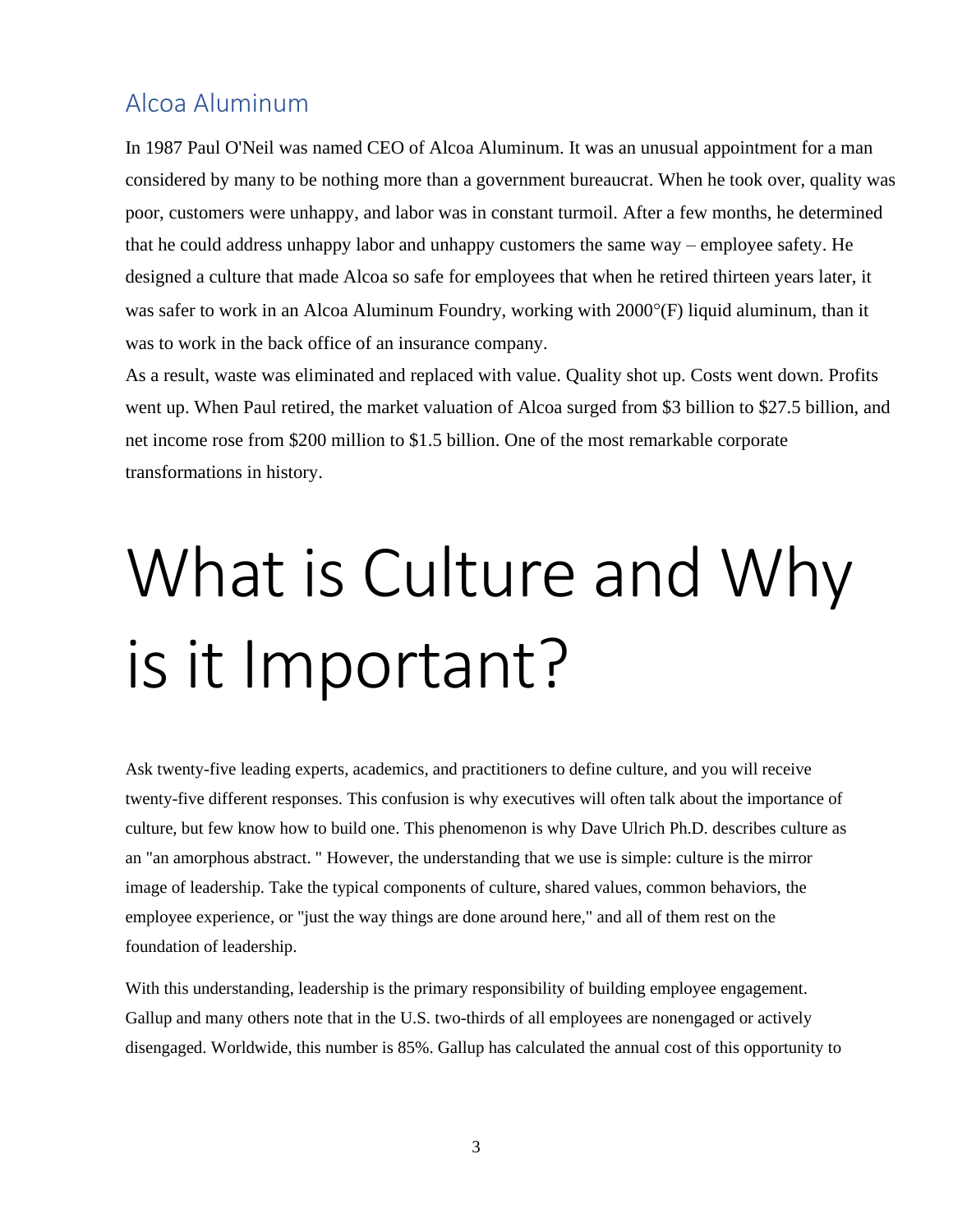be \$7 Trillion, or nearly the combined economies of Japan and Germany. This suggests that even a small increase in the percentage of engaged employees will result in an immediate impact on value that can be delivered to both customers and stakeholders. However, to capture this opportunity will require more than one or two enlightened leaders or managers. It will require a comprehensive approach to developing the right system of leadership to build a culture that will deliver an extraordinary employee experience and extraordinary customer value.

# Three Steps to Developing the *Right* Culture

Every organization has a unique mission and a unique customer. Because of this, high-impact organizations design cultures to the unique requirements of their customers and their employees.

There are many ways to organize the various parts of culture. However, this article will describe the elements and arrange them through the lens of leadership.

#### Step 1: Identify the Business Strategy or/or Customer Need

80%-90% Of all process and organizational improvement initiatives fail. A principle reason is a misalignment with the delivery of customer value. In the same way, a commercial real estate developer begins the design of a new building with the tenants in mind first. She would never design a professional office building that will be the home of bankers, lawyers, and accountants but make it look like a prison. The starting point is the customer. Therefore, the value to be delivered must be:

- **Measurable**
- Meaningful to customers
- Must be aligned with the business opportunity and strategy

This customer-centric focus strategy is what David Ulrich calls it culture "from the outside-in"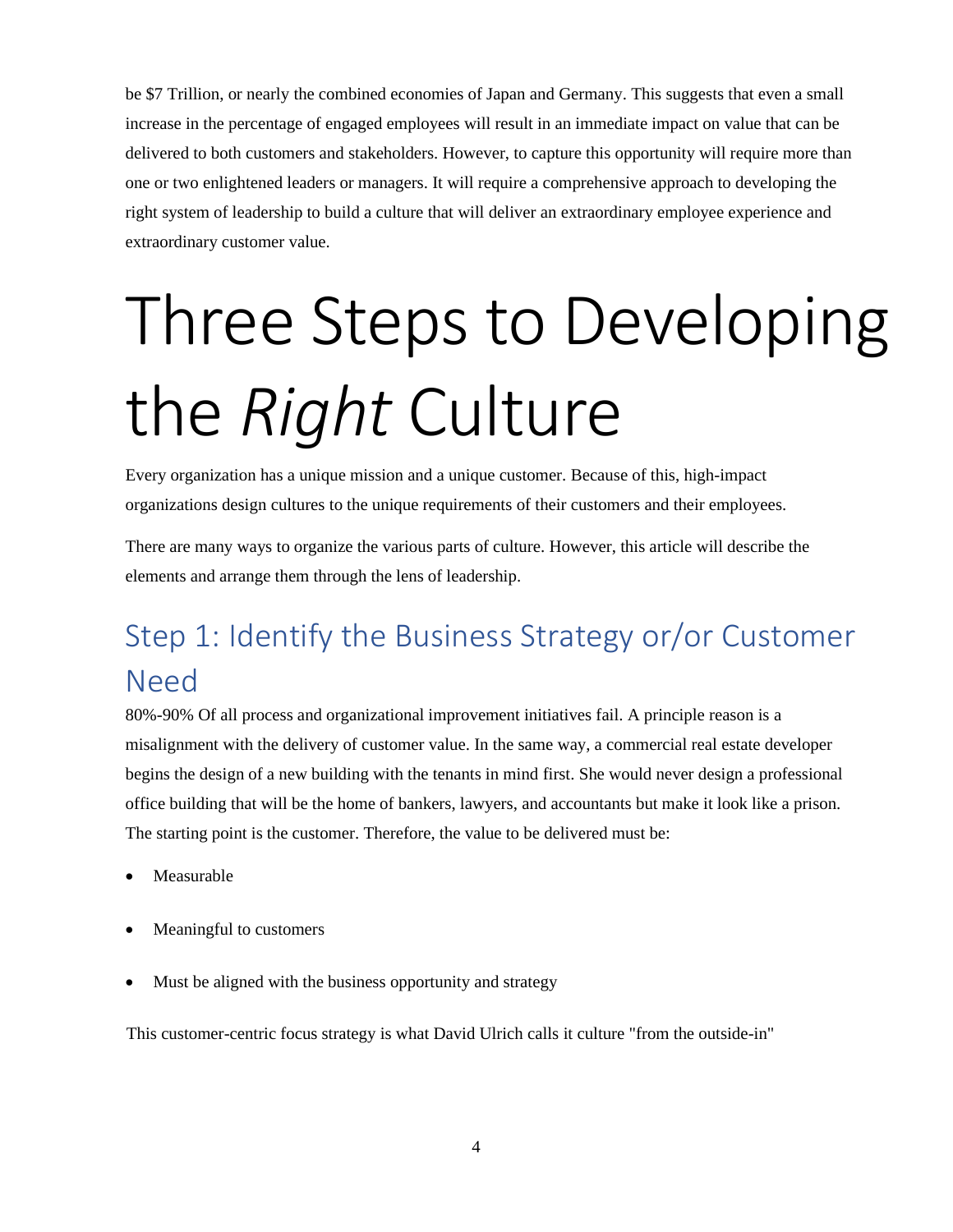#### Customer/Business Strategy



1. Begin with the customer and business strategy

#### Step 2: Design the Foundation

Once the core value to be delivered to the customer is clear, then the foundation of the culture can be designed and constructed. This foundation has three parts:

- 1) Core organizational values are required to deliver maximum customer value. Examples often include respect, integrity, safety, and transparency.
- 2) Specific and measurable benefits customers will receive. Examples from healthcare may include lower risk for a fall or contracting hospital-born infections.
- 3) The culture will deliver specific and measurable value to the employee. Examples may include growth in self-confidence, overcoming fear, professional development, and a clear career path.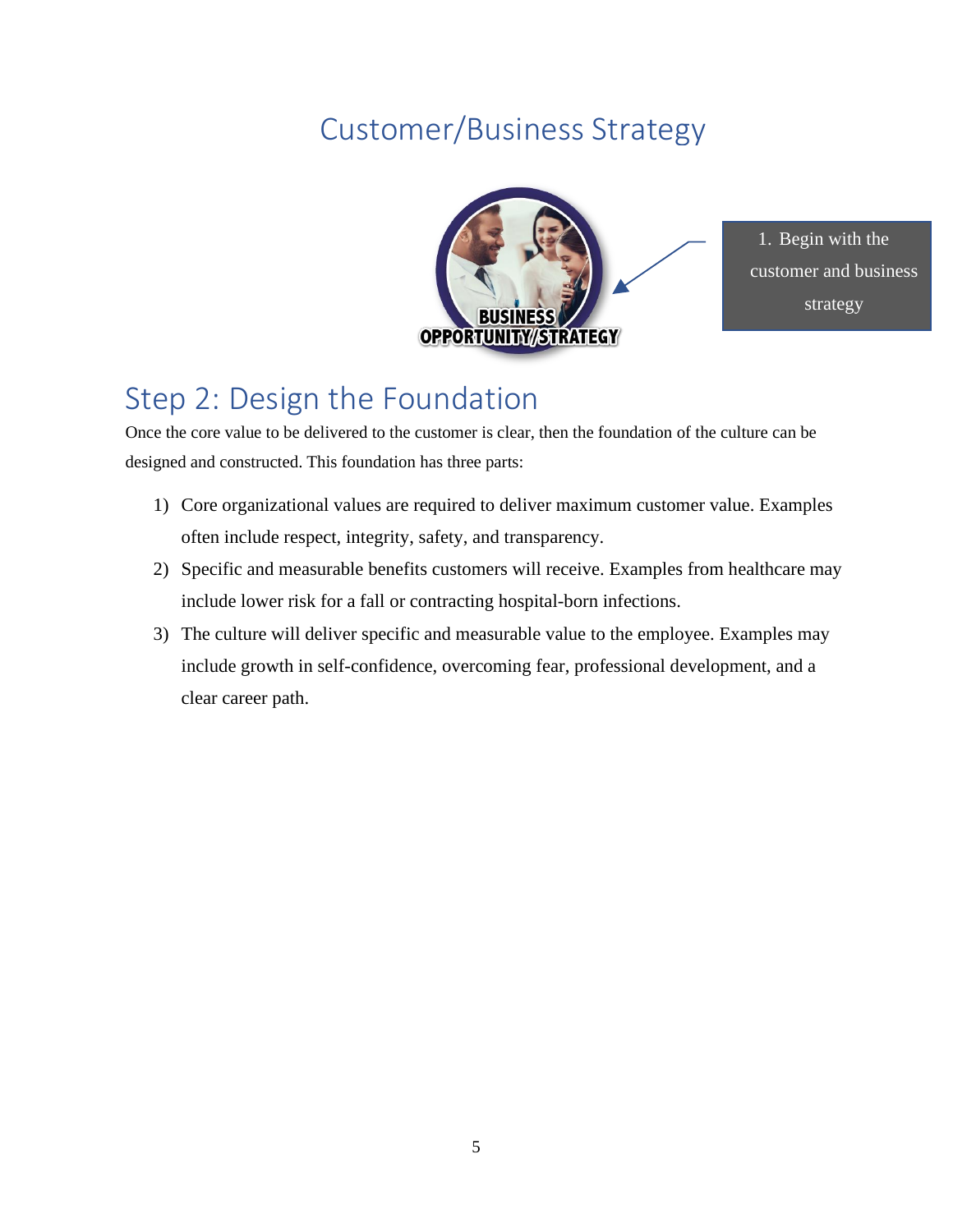

#### Step 3: Design the Superstructure

Developing a solid and dynamic organizational culture is like designing and developing a building. First, the design of the building is based on the value delivered to tenants. From this comes the design of the foundation and then the superstructure.

- 1) The optimum employee experience
- 2) Identify the mindset of leaders in how they develop value in three resources,
	- a. People,
	- b. Processes, and
	- c. Knowledge.
- 3) Standard practices of leaders:
	- a. Personal behaviors
	- b. Keystone habits, routines, or rituals.
	- c. Rules and/or policies.
- 4) Design and align the reward and recognition program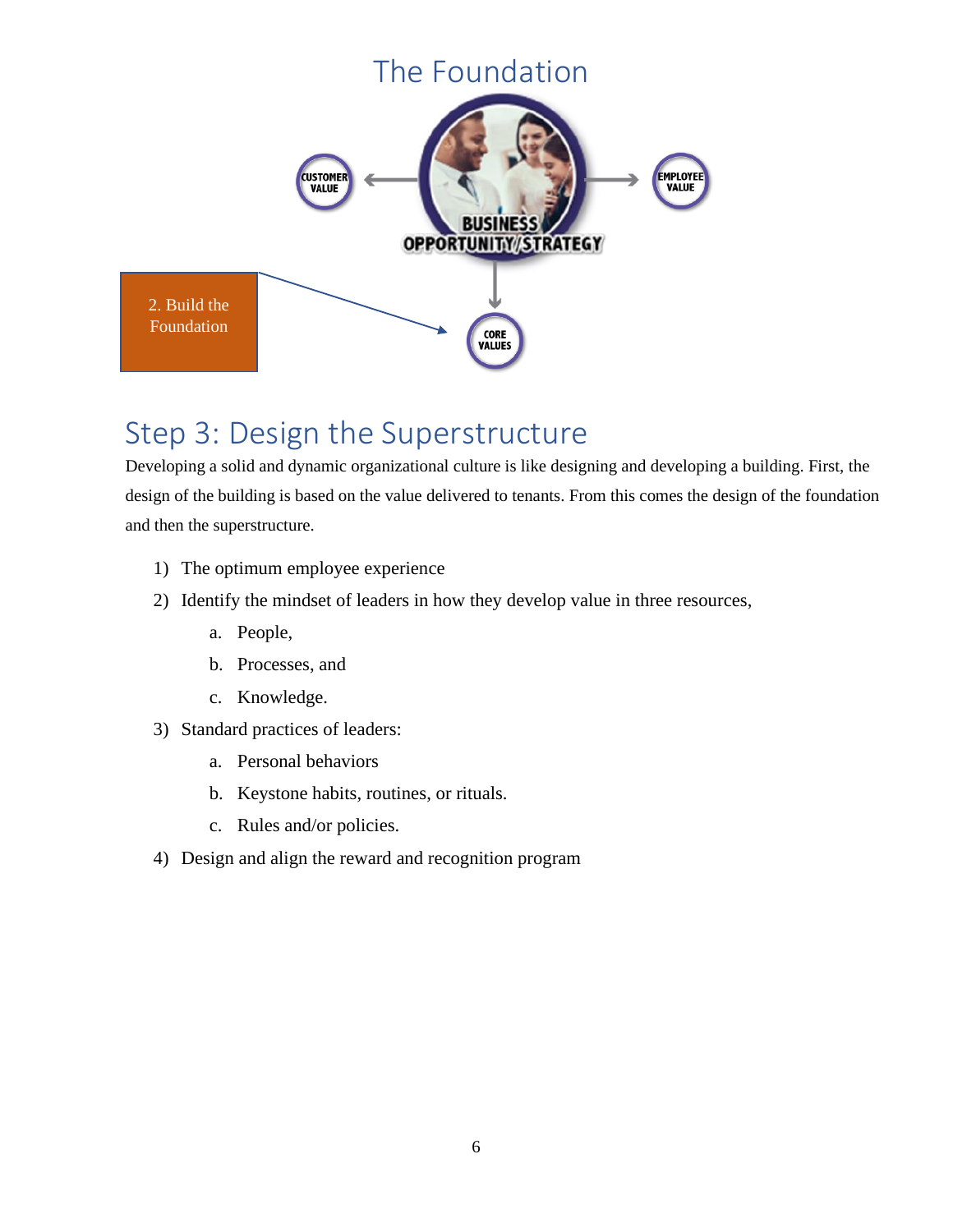#### The Superstructure



3) Knowledge (innovatoin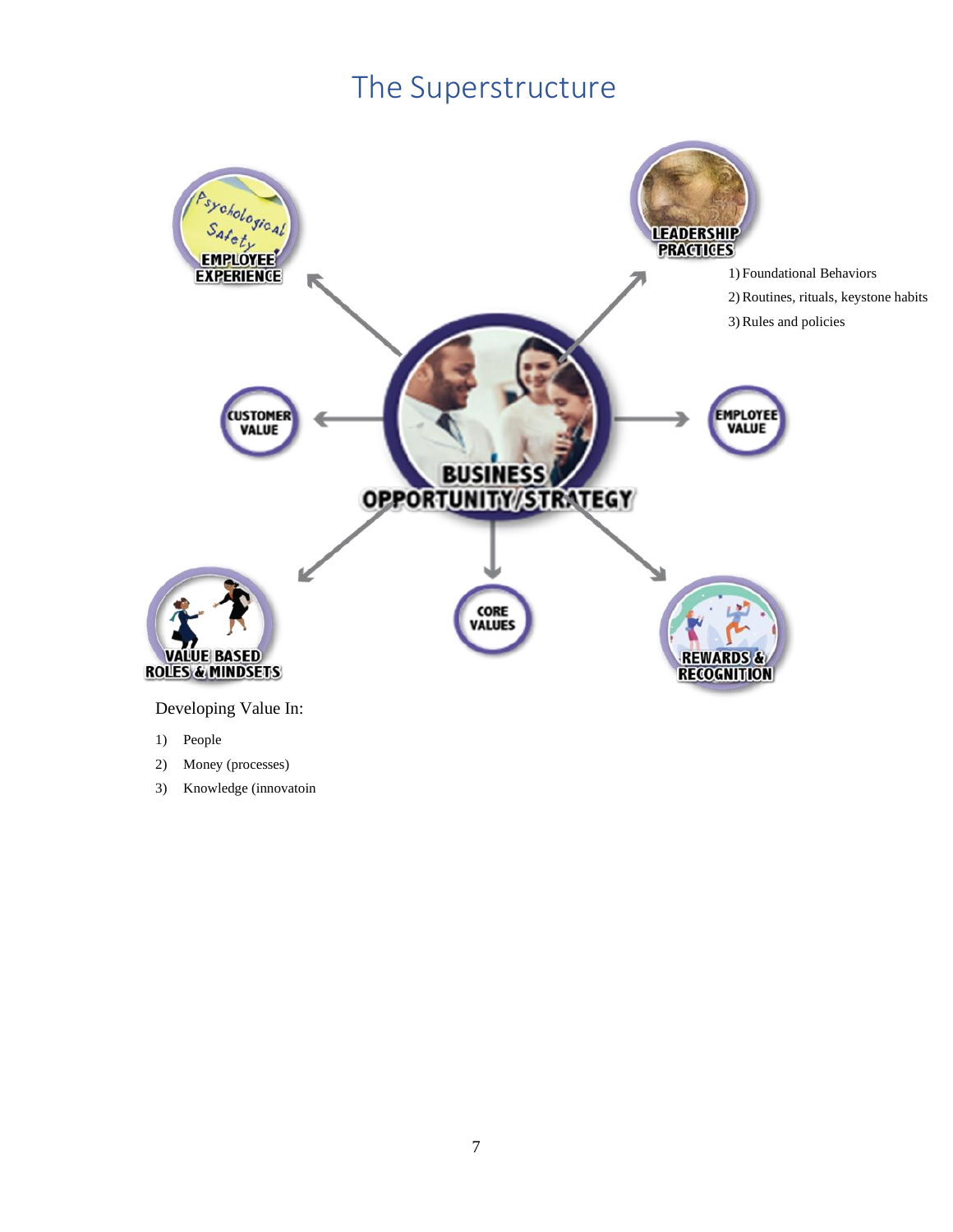## Why Map the Culture?

The power of visual communication is unquestionable. In social media, visual content is 40 times more likely to be shared. Sixty-five percent of us are visual learners, and the human mind processes things in pictures.

Four things happen when we can create a visual representation of culture.

- 1. The process creates a shared understanding across all segments of leadership.
- 2. Leaders, managers, and front-line staff can see the future.
- 3. Leaders can see the best place to start the journey.
- 4. Managers can track the progress of their teams.



#### Conclusion

Leadership, at all levels, holds the primary responsibility for developing and maintaining a high-impact culture. However, by mapping a system that will build the culture, individual leaders will see and understand the requirements of the system.